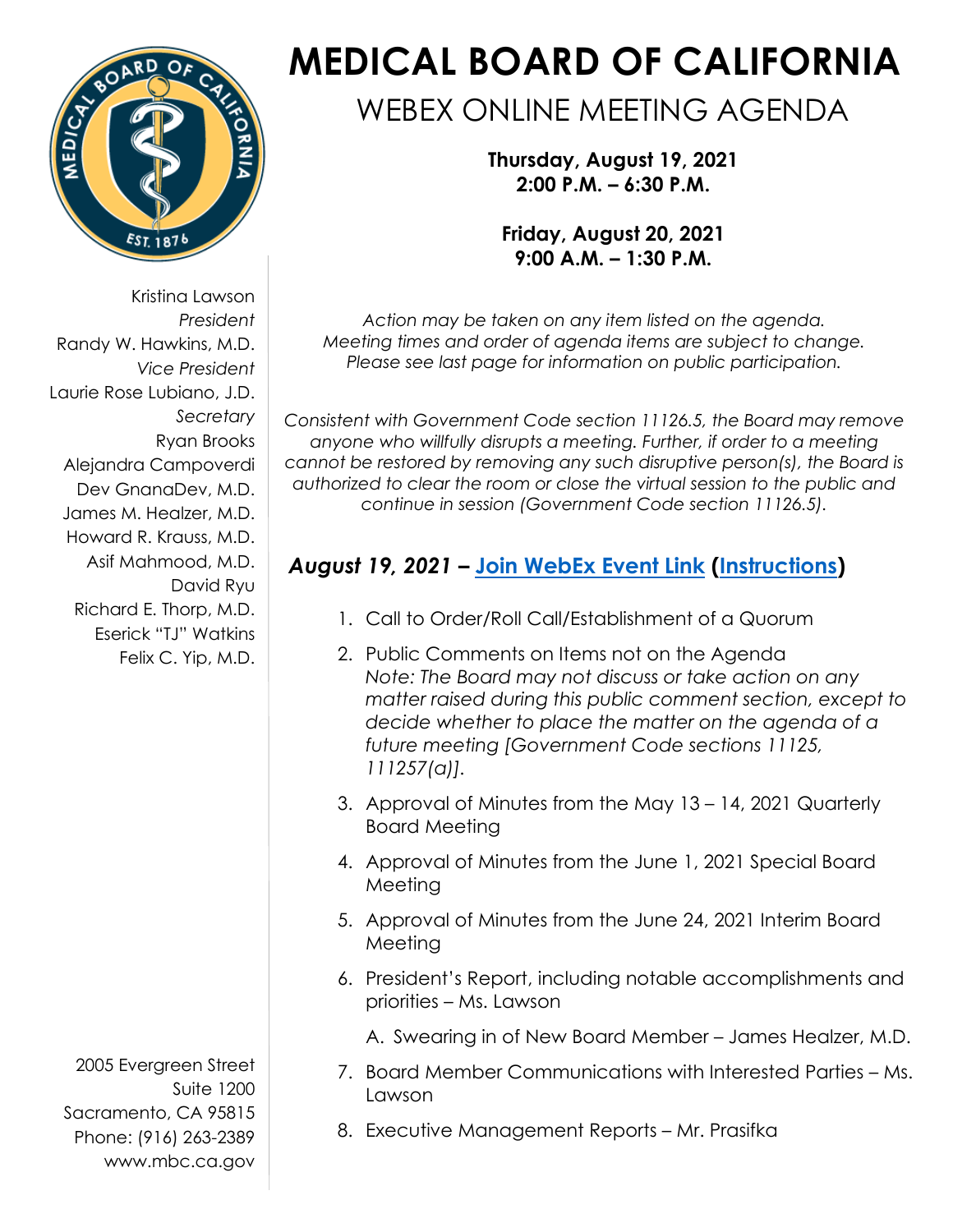- A. Administrative Summary, including budget, personnel, and technology updates
- B. Enforcement Program Summary, including personnel, expert reviewer program, statistics, and enforcement unit updates
- C. Licensing Program Summary, including personnel, statistics, and licensing unit updates
- 9. Update on Sunset Review and Discussion and Possible Action on SB 806 Mr. Prasifka and Mr. Bone
- 10.Update from the Health Quality Investigation Unit Ms. Nicholls
- 11.Update from the Department of Consumer Affairs Ms. Holmes
- 12.Update from the Attorney General's Office Ms. Castro and Mr. Ryan
- 13.Update on Progress Made from April 2021 Public Stakeholder Meeting Mr. Prasifka
- 14.Update on the Health Professions Education Foundation Dr. Hawkins and Dr. GnanaDev
- 15.Update on the Physician Assistant Board Dr. Hawkins
- 16.Update on Revising Guidelines for Prescribing Controlled Substances for Pain Mr. Prasifka

#### **Recess**

### *Friday, August 20, 2021 – [Join WebEx Event Link](https://dca-meetings.webex.com/dca-meetings/onstage/g.php?MTID=ef3b5165ad3825d7ada0768342570f169) [\(Instructions](https://www.mbc.ca.gov/Download/User-Guides/HowToJoinAWebExEvent.pdf))*

*Consistent with Government Code section 11126.5, the Board may remove anyone who willfully disrupts a meeting. Further, if order to a meeting cannot be restored by removing any such disruptive person(s), the Board is authorized to clear the room or close the virtual session to the public and continue in session (Government Code section 11126.5).* 

- 17.Call to Order/Roll Call/Establishment of a Quorum
- 18.Public Comments on Items not on the Agenda

*Note: The Board may not discuss or take action on any matter raised during this public comment section, except to decide on whether to place the matter on the agenda of a future meeting [Government Code sections 11125, 111257(a)].*

- 19.Presentation on Physician Substance Abuse Disorders Dr. Skipper
- 20.Discussion and Possible Action on Legislation/Regulations Mr. Bone

#### A. 2021 Legislation

- 1. AB 356 (Chen) Fluoroscopy: Temporary Permit
- 2. AB 359 (Cooper) Physicians and Surgeons: Licensure: Examination
- 3. AB 562 (Low) Frontline COVID-19 Provider Mental Health Resiliency Act of 2021: Health Care Providers: Mental Health Services
- 4. AB 1102 (Low) Telephone Medical Advice Services
- 5. AB 1156 (Weber) Healing Arts: Medical School Graduates: Postgraduate Training License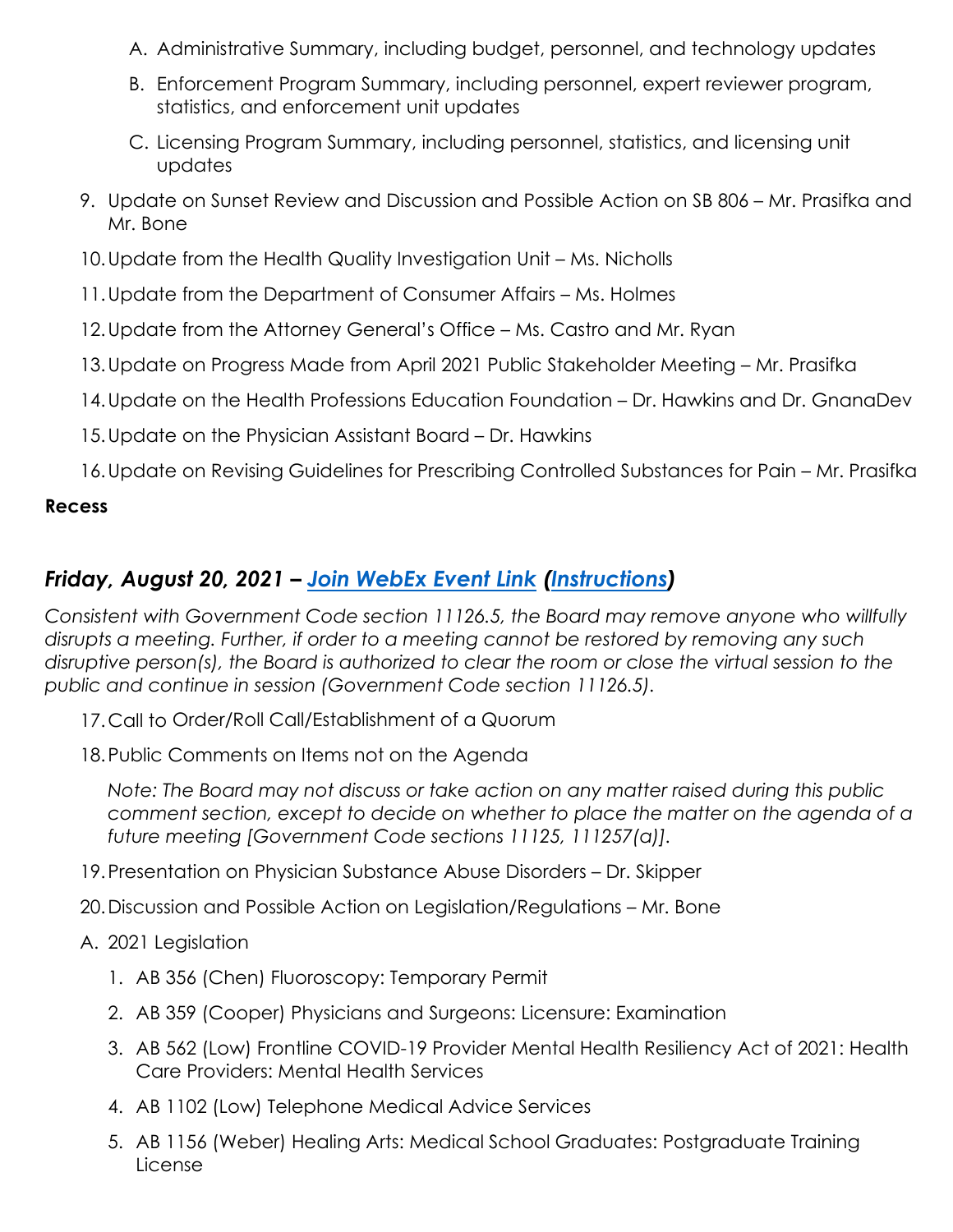- 6. AB 1278 (Nazarian) Physicians and Surgeons: Payments: Disclosure: Notice
- 7. SB 48 (Limón) Medi-Cal: Annual Cognitive Health Assessment
- 8. SB 57 (Wiener) Controlled Substances: Overdose Prevention Program
- 9. SB 310 (Rubio) Unused Medications: Cancer Medication Recycling
- 10.SB 528 (Jones) Juveniles: Health Information Summary: Psychotropic Medication
- B. Regulatory Actions
	- 1. Postgraduate Training Requirements, 16 CCR Sections 1320 and 1321
	- 2. Approved Certifying Organizations 16 CCR Sections 1366.3, 1366.31, and 1379.07
	- 3. Physician Health and Wellness Program, 16 CCR Sections 1357.10, 1357.11, 1357.12, 1357.13, 1357.14, 1357.15, and 1357.16
- 21.Update from the Board of Registered Nursing on AB 890 Ms. Melby
- 22. Update, Discussion, and Possible Action on Proposed Agenda from the Midwifery Advisory Council – Ms. Holzer
- 23.Discussion and Possible Action on Recommended Appointment to the Midwifery Advisory Council – Ms. Holzer
- 24.Regular Election of Officers Pursuant to Administrative Manual
- 25. Future Agenda Items
- 26.Adjournment